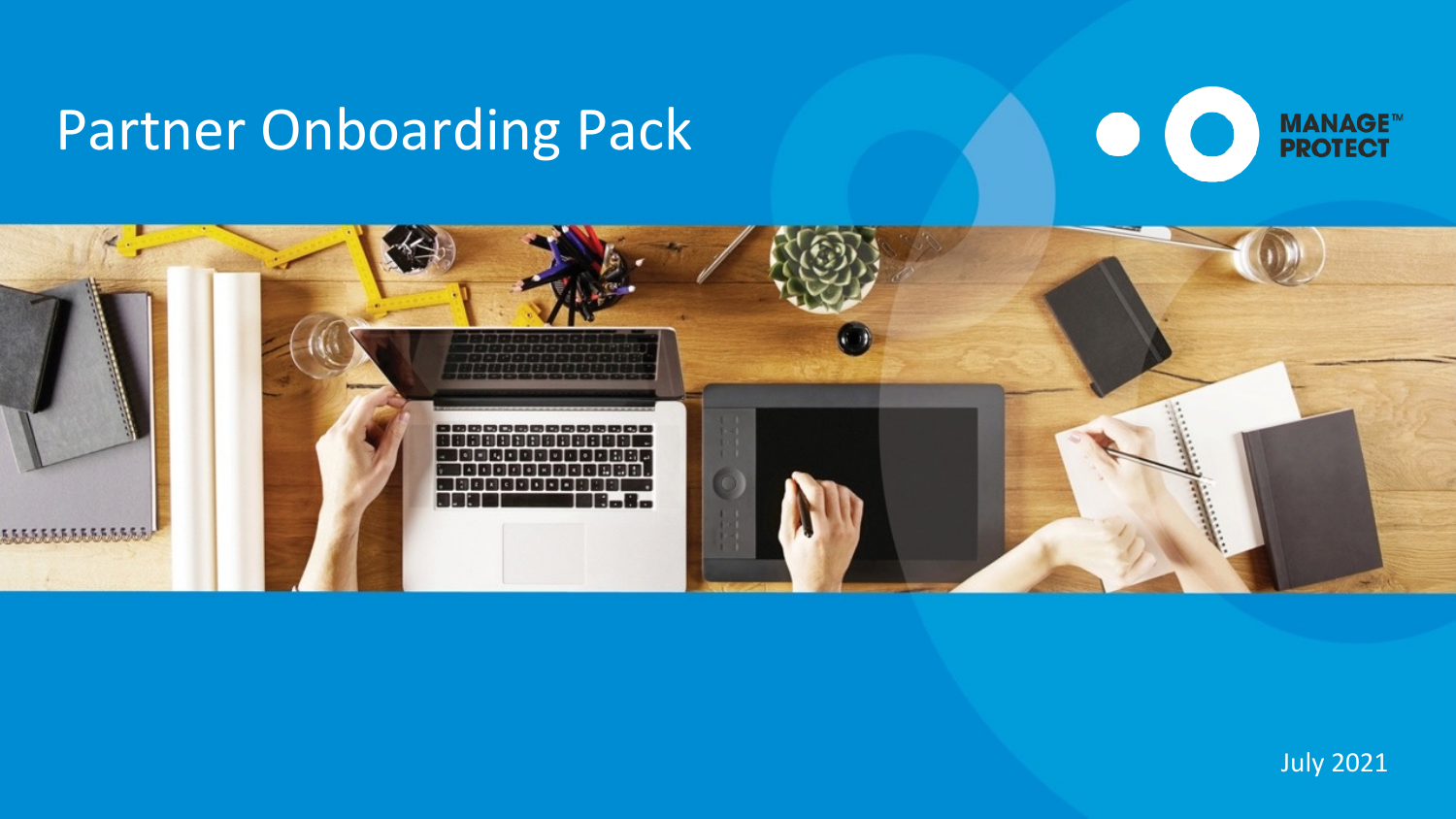

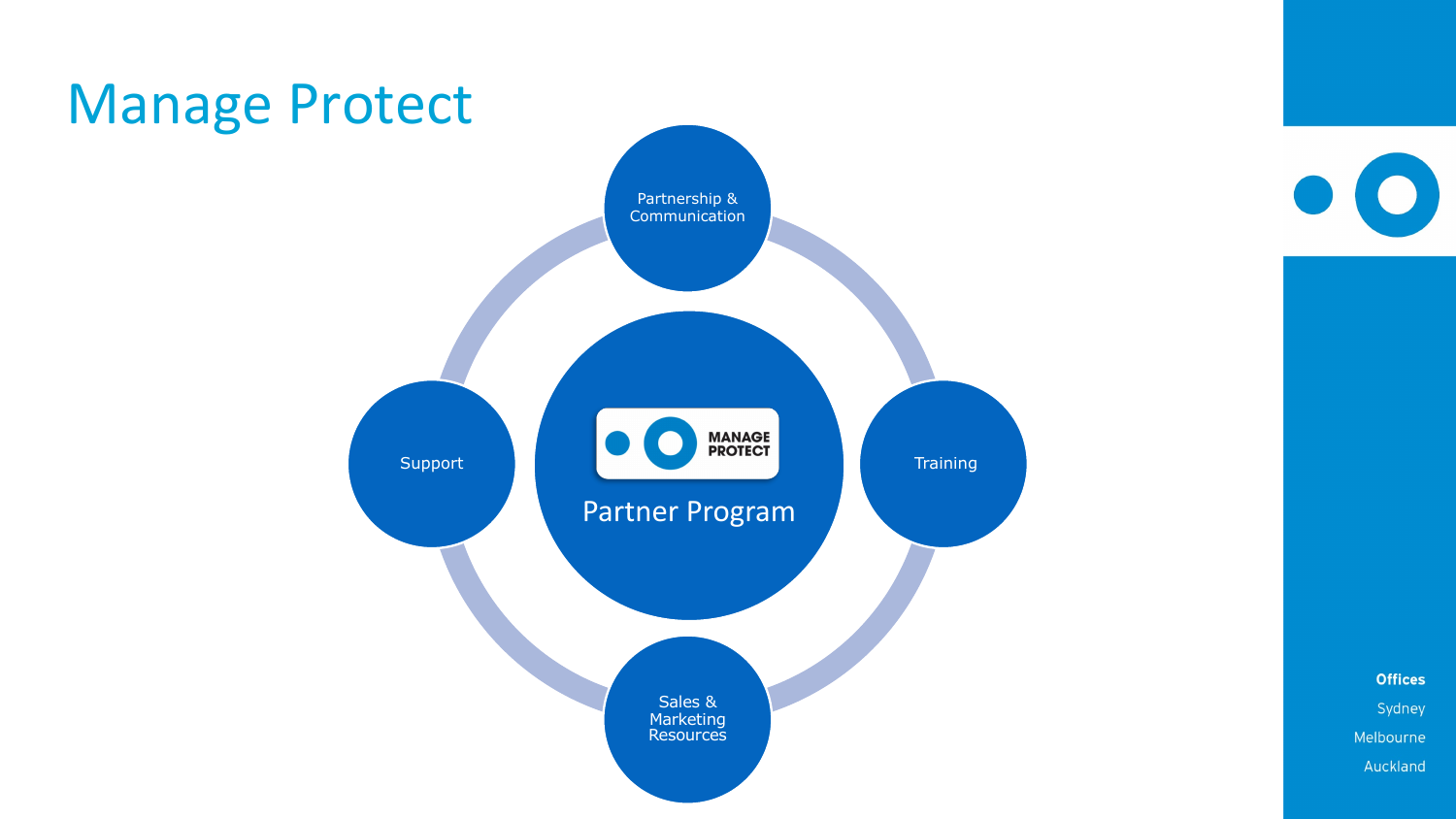### **Welcome to the Manage Protect Partner Program!**

Our on-boarding process will ensure that you receive all the information and support required to start selling our services quickly.

#### **Training**

## ONBOARDING PROCESS

#### Welcome aboard!

- $\triangleright$  Sign agreement
- $\triangleright$  Meet with your dedicated Partner
- Manager
- $\triangleright$  Discuss the onboarding process in detail
- $\triangleright$  Discuss resources available



**Offices** Sydney Melbourne Auckland

- $\triangleright$  Attend product training sessions
- $\triangleright$  View product training videos
- $\triangleright$  Explore the Knowledgebase information
- $\triangleright$  Converge partner portal access
- & training
- $\triangleright$  Explore marketing and sales collateral
- $\triangleright$  Discuss growth opportunities
- Ø Request Sales training if required

Marketing & Sales Resources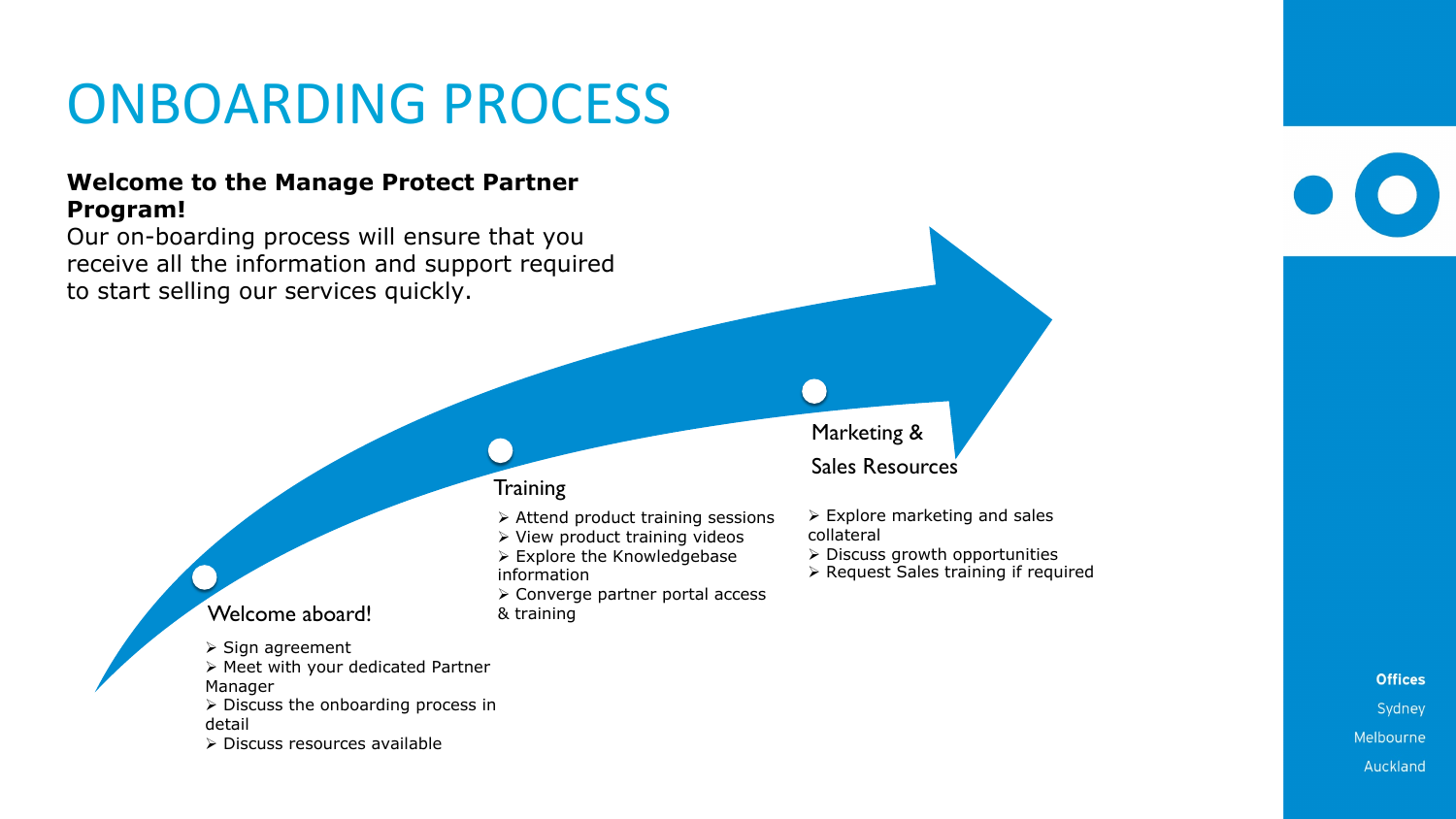## PROGRAM ROADMAP

Manage Protect offers the support, programs, and tools our partners need to begin selling quickly and continue selling successfully.

Take advantage of our program components below to ensure you are generating greater recurring revenues with less effort, in less time!

## **First 7 Days**

- Introduction call with your Partner Manager
- Converge partner portal Log-in received
- Product training for sales and support teams
- Overview of Manage Protect Partner resources
- Start provisioning services via Converge Partner Portal



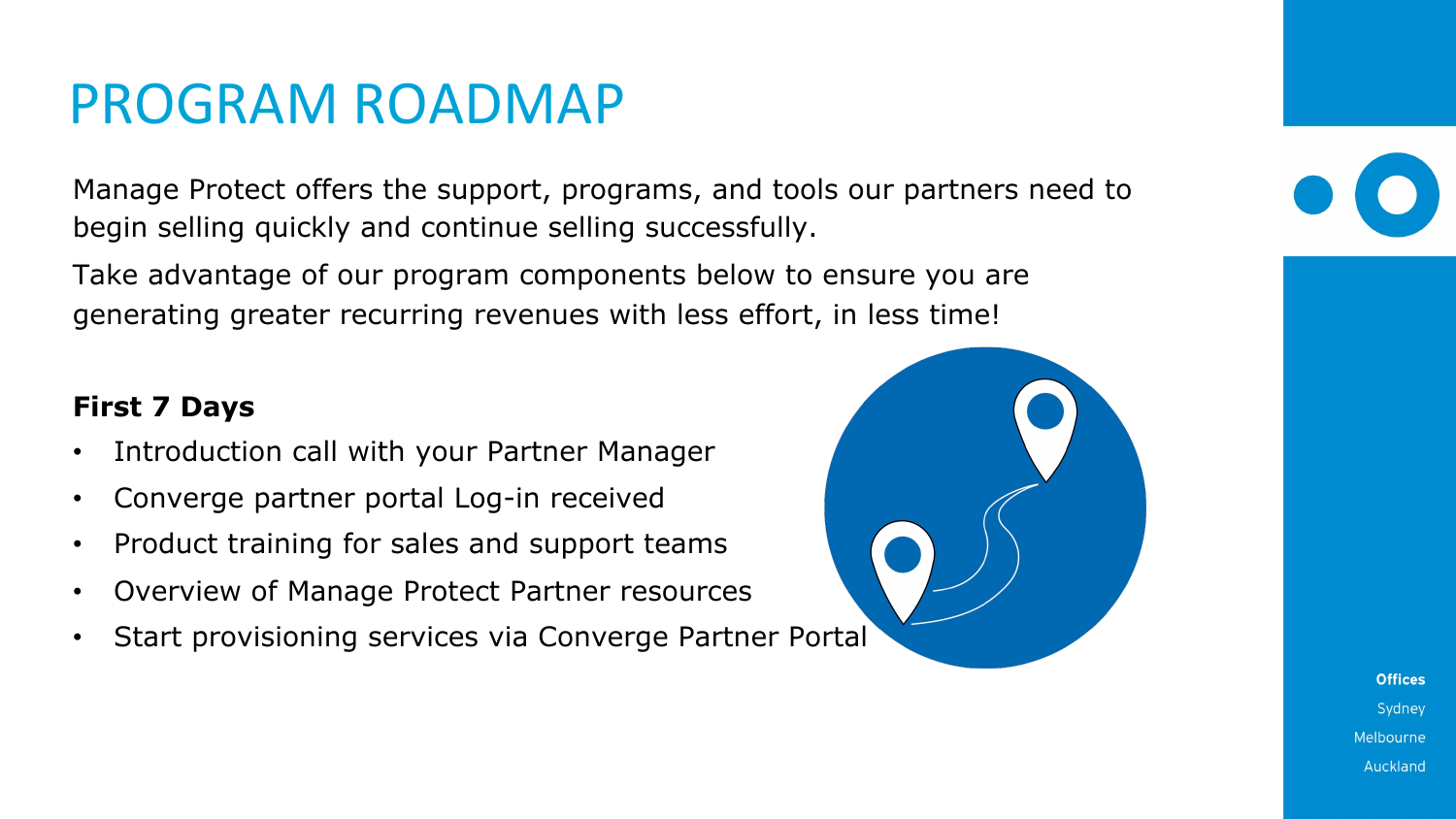## PROGRAM ROADMAP

## **Ongoing**

- Regular Engagement Your Manage Protect Partner Manager will regularly be in contact with yourself to ensure you are aware of any new exciting events, or product launches. This also provides a great opportunity to provide feedback and get any questions you may have answered.
- Event Support Manage Protect can assist you with events (trade shows, seminars, lunch-n-learn, golf promotions, etc.). Contact your Partner Manager to discuss options

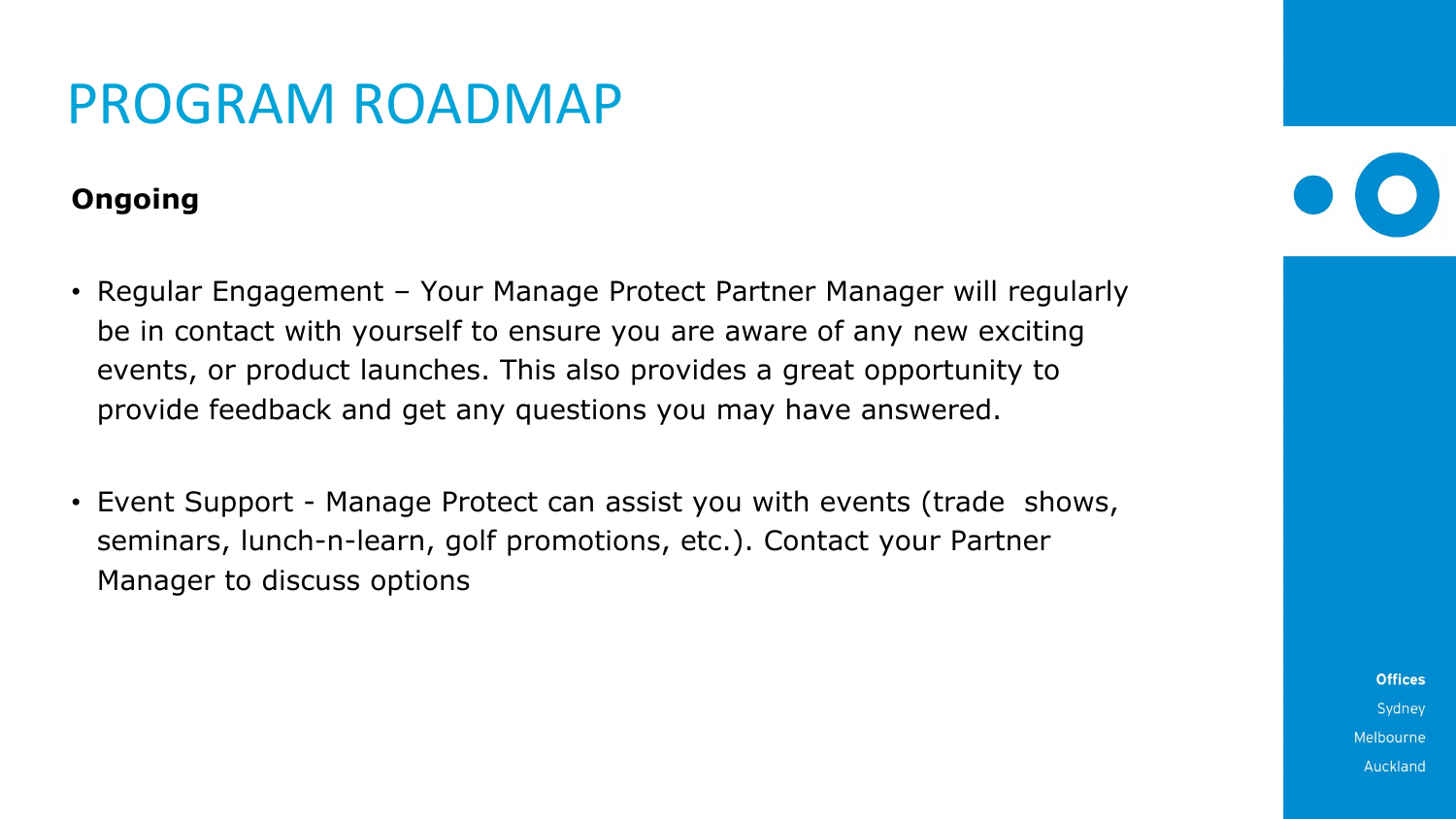## **COMMUNICATION**

Manage Protect will engage in communication with you via:

- Face to face meetings
- Zoom Webinars & Phone Calls
- Monthly Newsletter's
- Service and maintenance notifications via Status Page
- Sales & Marketing Emails communications regarding new products, additional features, promotions, and special announcements

## *"Communication is key to the success of our partnership"*

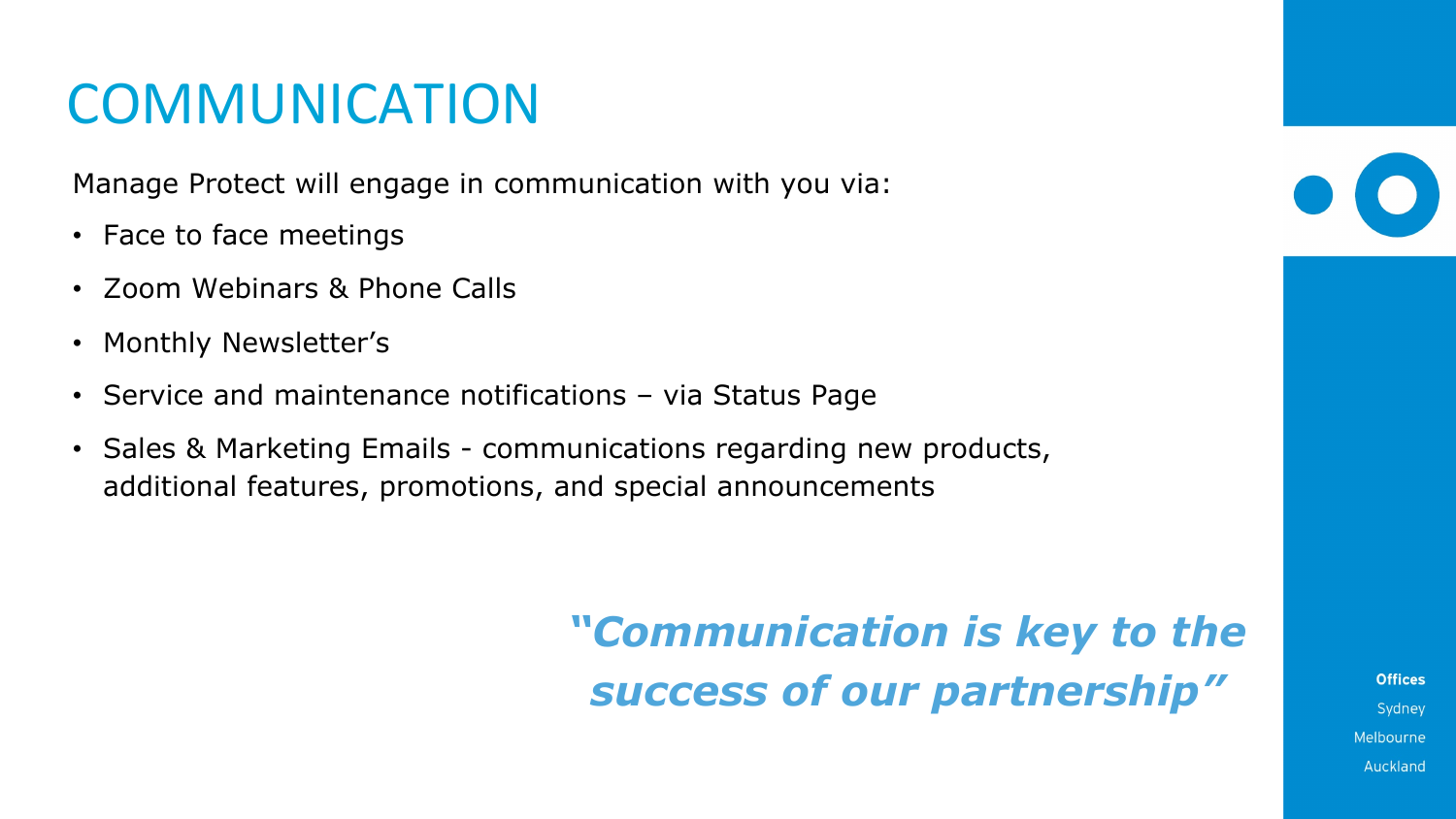## YOUR PARTNER MANAGER

Your Partner Manager supports you in a number of ways:

- Work with you to get the best results
- Recommend which sales and marketing resources may benefit your business
- At your request, accompany your salespeople to client visits
- Assist with sales proposals
- Provides your valuable feedback to the rest of the company
- Assist with any product related questions you have
- Assist your team to attend product training sessions



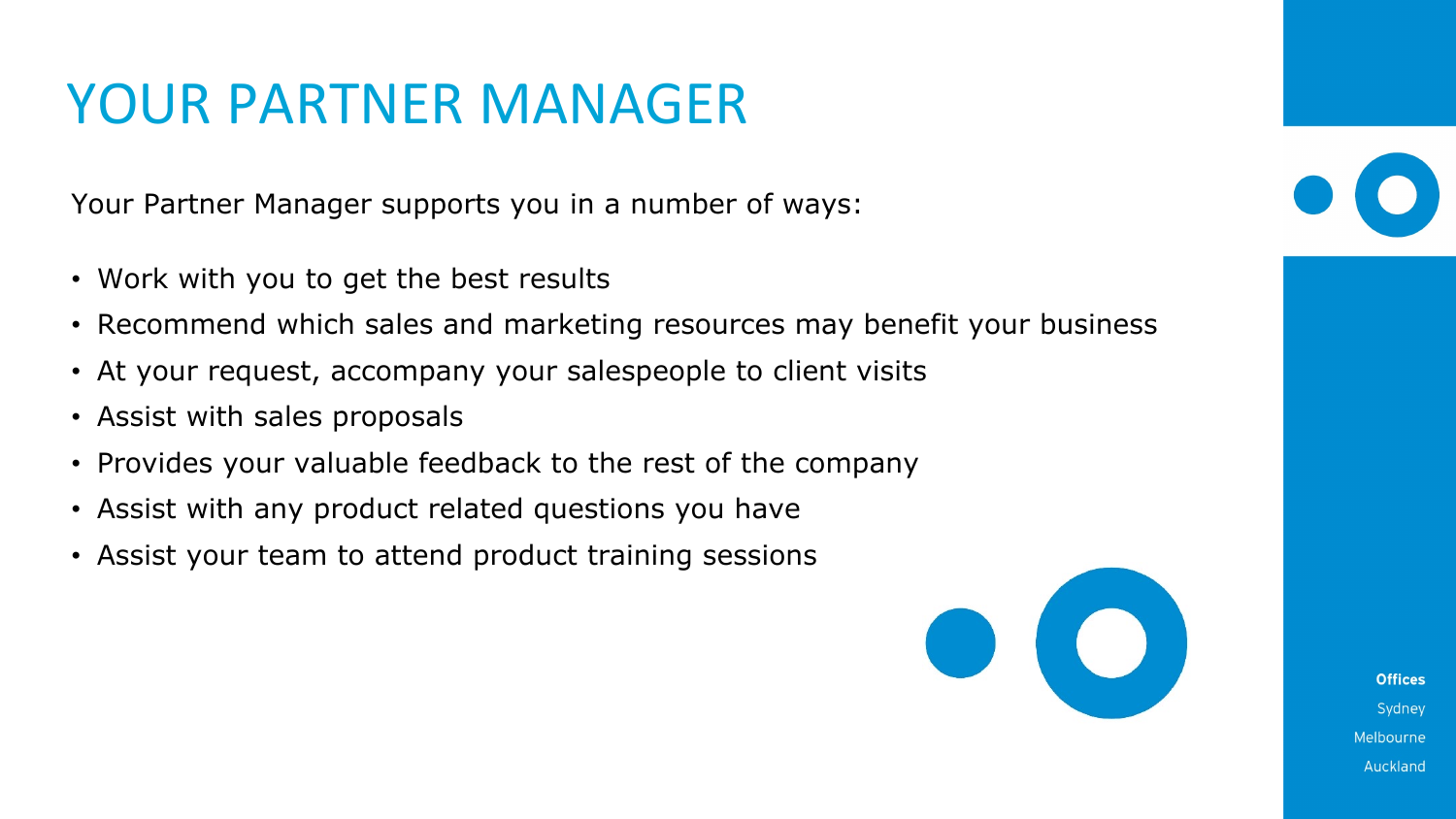# **CONVERGE**

The **Converge** partner portal is the one place your customers' cloud services in a single par

Developed as our own proprietary portal solution, the key benefits and provisioning, billing and management of Mand Microsoft 365, MPmail, Workplace & MParchiv

One login per partner is issued to the partner That login can add and manage individual log

The automation that Converge provides results [better accuracy of reporting.](https://www.manageprotect.com/support/upcoming-training/)

To get the most benefit, make sure you a Con https://www.manageprotect.com/support/up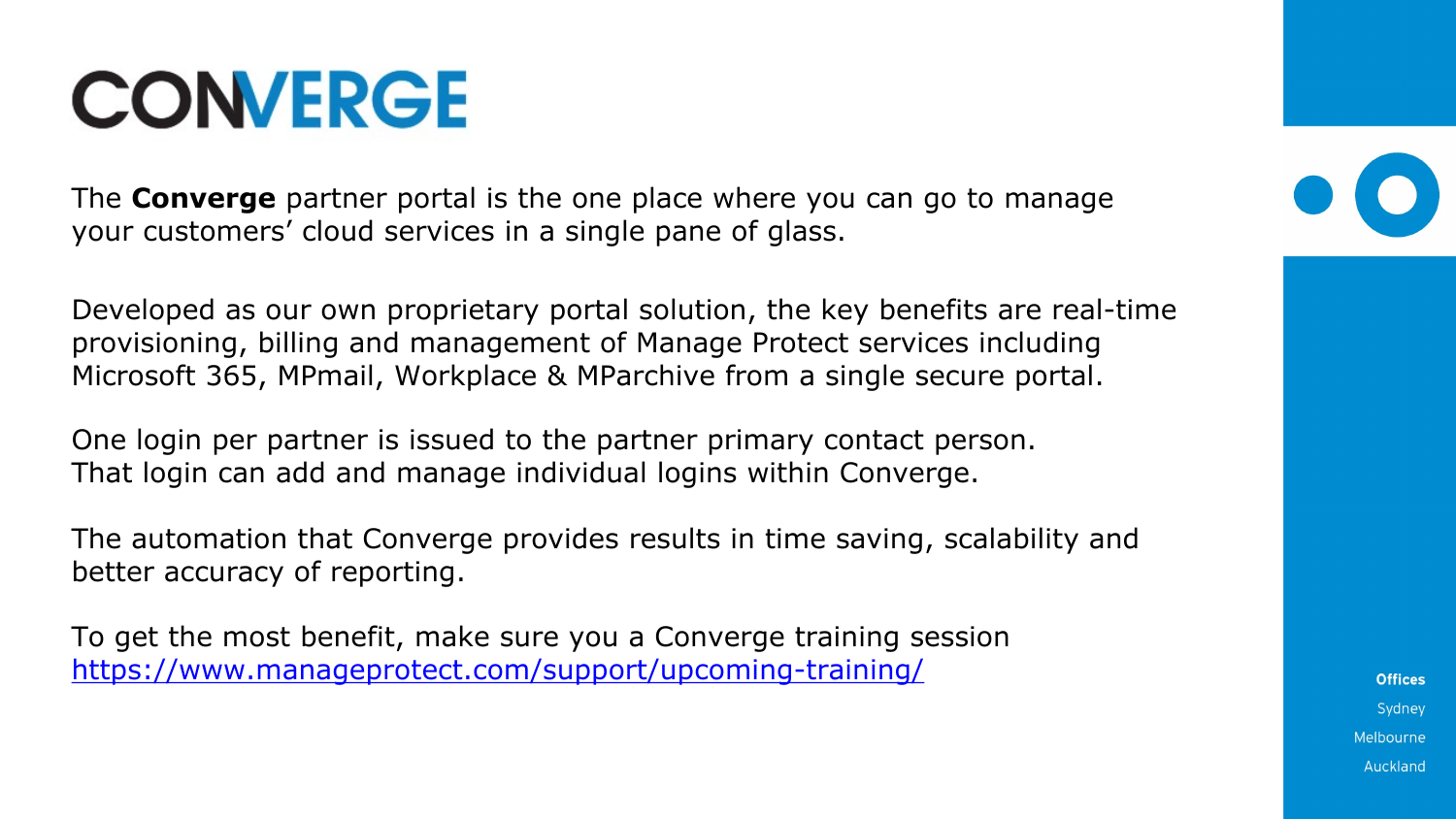## TRAINING RESOURCES

## **Training Videos**

Videos on KB: [http://support.manageprotect.com](https://www.youtube.com/user/manageprotectvideos)

YouTube Channel: https://www.youtube.com

**1 on 1 Training Sessions** To book visit: https://www.manageprotect.com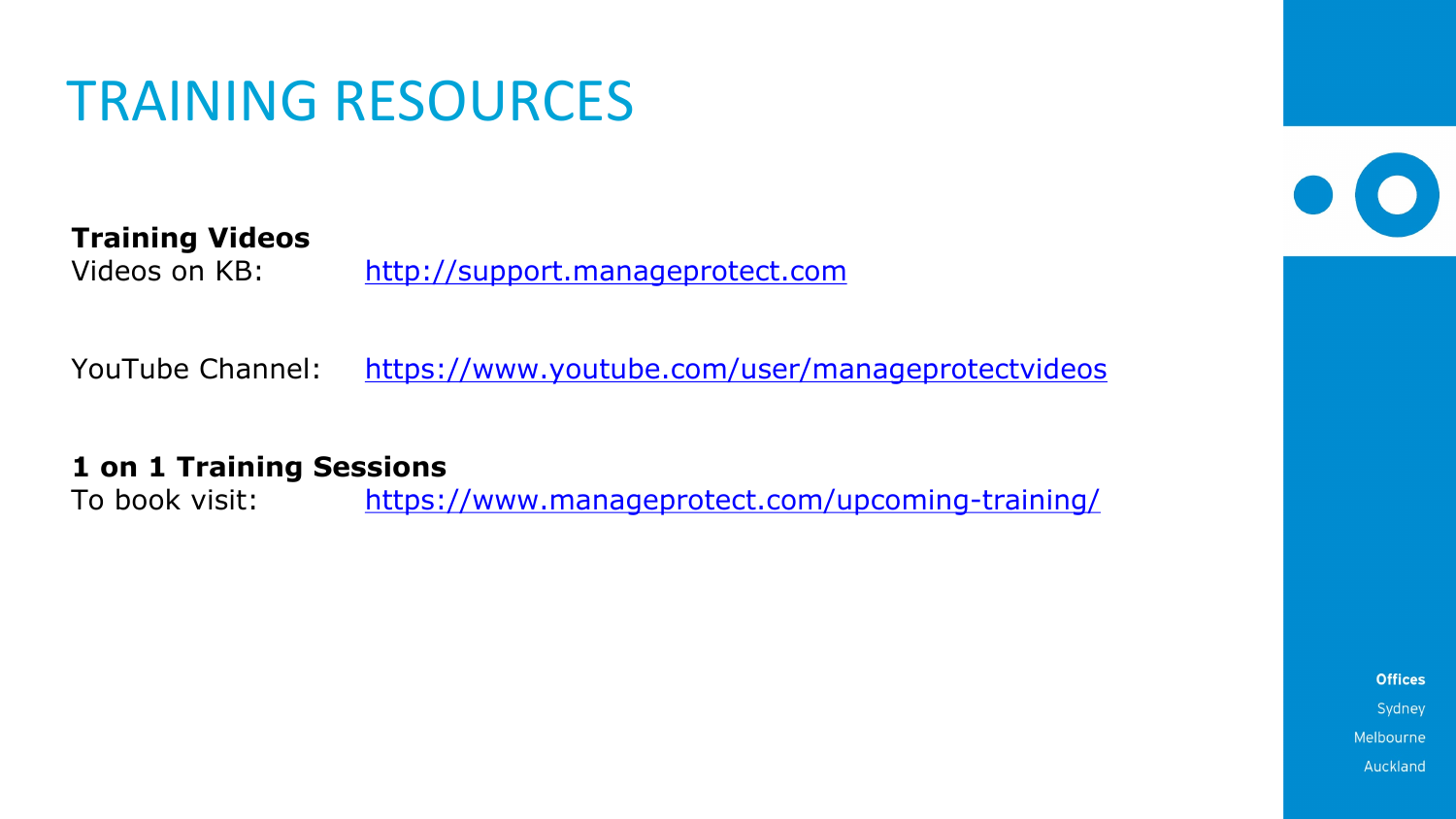## PROVISIONING & SUPPO

- Manage Protect partners can order services https://converge.mp/ or by sending an email
- Sign up to **StatusPage** to be the first to kn https://status.manageprotect.com/